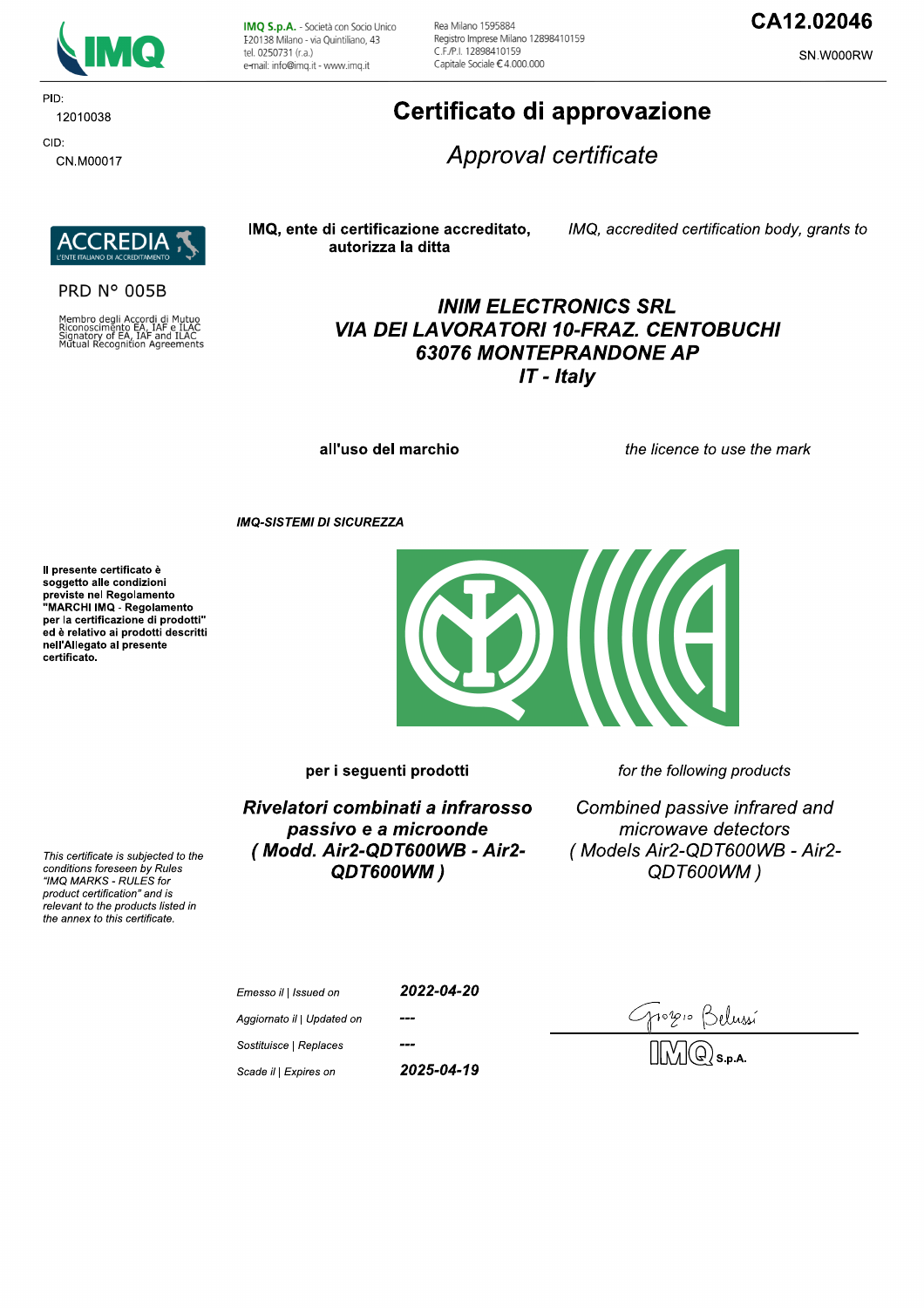

IMQ S.p.A. - Società con Socio Unico I 20138 Milano - via Quintiliano, 43 tel. 0250731 (r.a.) e-mail: info@imq.it - www.imq.it

Rea Milano 1595884 Registro Imprese Milano 12898410159 C.F./P.I. 12898410159 Capitale Sociale €4.000.000

# CA12.02046

SN.W000RW

Allegato - Certificato di approvazione Annex - Approval certificate

| 2022-04-20 | Emesso il   Issued on      |
|------------|----------------------------|
|            | Aggiornato il   Updated on |
|            | Sostituisce   Replaces     |
| 2025-04-19 | Scade il / Expires on      |

**Prodotto | Product** 

# Rivelatori combinati a infrarosso passivo e a microonde **Combined passive infrared and microwave detectors**

| <b>Concessionario   Licence Holder</b> |  |
|----------------------------------------|--|
|                                        |  |

**INIM ELECTRONICS SRL VIA DEI LAVORATORI 10-FRAZ. CENTOBUCHI** 63076 MONTEPRANDONE AP IT - Italy



IMQ-SISTEMI DI<br>SICUREZZA

|                 |                                                       |       |                                                                                     | Costruito a   Manufactured at                                                       |       |  |
|-----------------|-------------------------------------------------------|-------|-------------------------------------------------------------------------------------|-------------------------------------------------------------------------------------|-------|--|
| PI.M0002T       | C05877577                                             | 63076 | <b>MONTEPRANDONE</b>                                                                | AP                                                                                  | Italy |  |
| sopra elencati. |                                                       |       | Copia del presente certificato deve essere conservata presso i luoghi di produzione | Copy of this certificate must be available at the manufacturing places listed above |       |  |
|                 |                                                       |       | Norme / Specifiche tecniche                                                         | <b>Standards / Technical specifications</b>                                         |       |  |
|                 | Prodotto/i conforme/i alle Norme/Specifiche tecniche: |       |                                                                                     | Product/s complying to Standards/Technical specifications:                          |       |  |
|                 | EN 50131-2-4:2020                                     |       |                                                                                     | EN 50131-2-4:2020                                                                   |       |  |
|                 | EN 50130-4:2011 + A1:2014                             |       |                                                                                     | EN 50130-4:2011 + A1:2014                                                           |       |  |
| EN 50130-5:2011 |                                                       |       |                                                                                     | EN 50130-5:2011                                                                     |       |  |
|                 | EN 50131-1:2006+ A1:2009 + A2:2017 + A3:2020          |       |                                                                                     | EN 50131-1:2006+ A1:2009 + A2:2017 + A3:2020                                        |       |  |
|                 | <b>EN 50131-5-3:2017</b>                              |       |                                                                                     | FN 50131-5-3 2017                                                                   |       |  |

### **Rapporti | Test Reports**

EN 61000-6-3:2007 + A1:2011

SS20-0055654-05

EN 61000-6-3:2007 + A1:2011

### **Caratteristiche tecniche | Technical characteristics**

| 3 V                       | Tensione nominale alimentazione   Rated supply voltage               |
|---------------------------|----------------------------------------------------------------------|
| $30 \text{ mA}$           | Corrente massima assorbita   Rated current                           |
| 3m                        | Portata massima   Maximum range                                      |
| 24.0 GHz / 24.25 GHz      | Frequenza di lavoro (microonde)   Operating frequency<br>(microwave) |
| <b>NICERA SW-ULP23-20</b> | Sensore piroelettrico (infrarossi)   Pyro sensor (infrared)          |
| Grade 2                   | Grado di sicurezza   Security grade                                  |
| Class III                 | Classe ambientale   Environmental class                              |
| 868 MHz                   | Frequenza di trasmissione   Operating frequency                      |

### Articoli (con dettagli) | Articles (with details)

AR.W004E5

Marca | Trade mark INIM Modello | Model Air2-QDT600WB Collegamento circuiti ad infrarossi e microonde | AND Connection of infrared and microwave circuits

AR W004F6

Marca | Trade mark INIM Modello | Model Air2-QDT600WM Collegamento circuiti ad infrarossi e microonde | AND Connection of infrared and microwave circuits